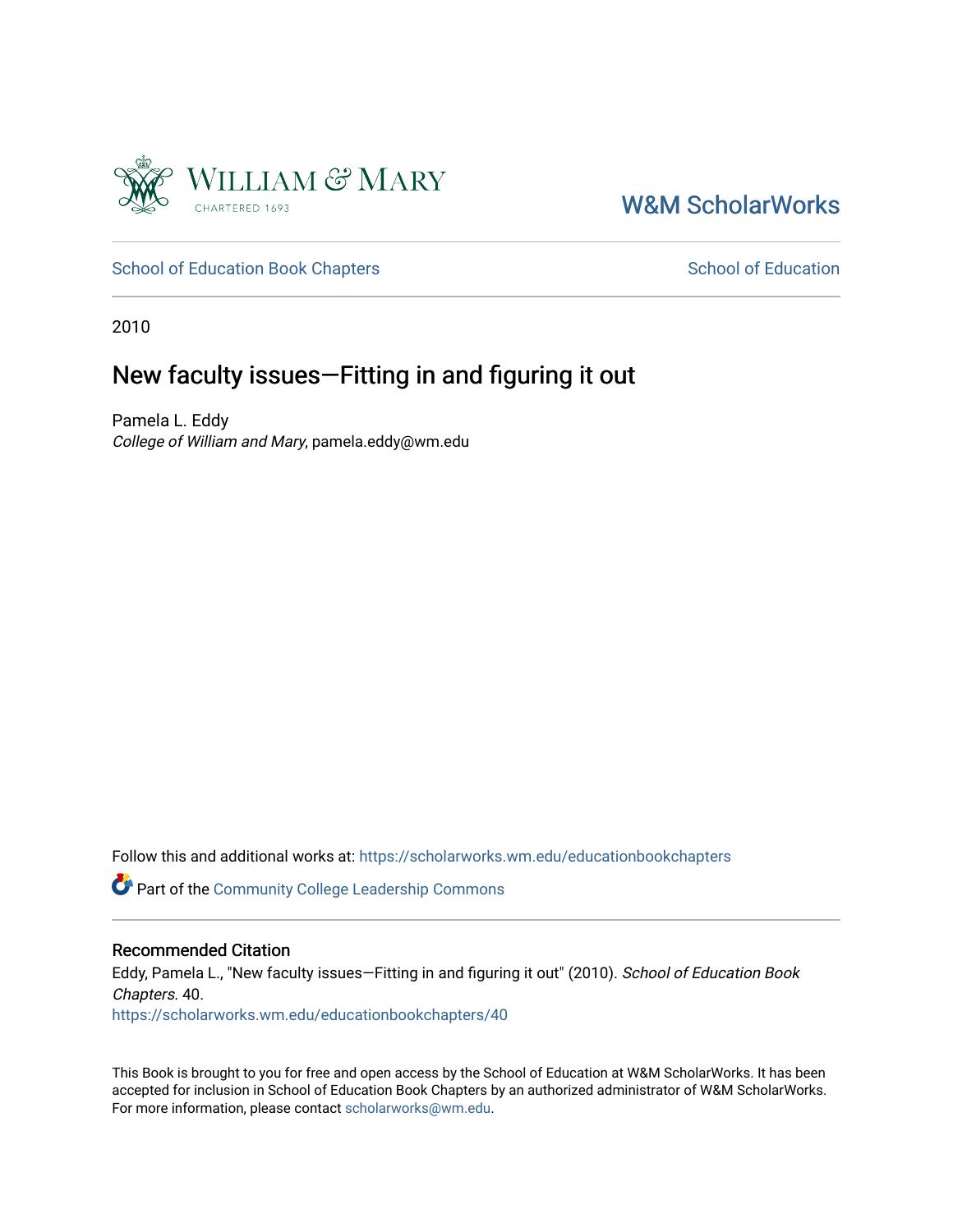

**New Directions for Community Colleges** 

# Hiring the **Next Generation** of Faculty

Brent D. Cejda John P. Murray EDITORS

**LB 1778.2 .H57 2010** 

Number 152 · Winter 2010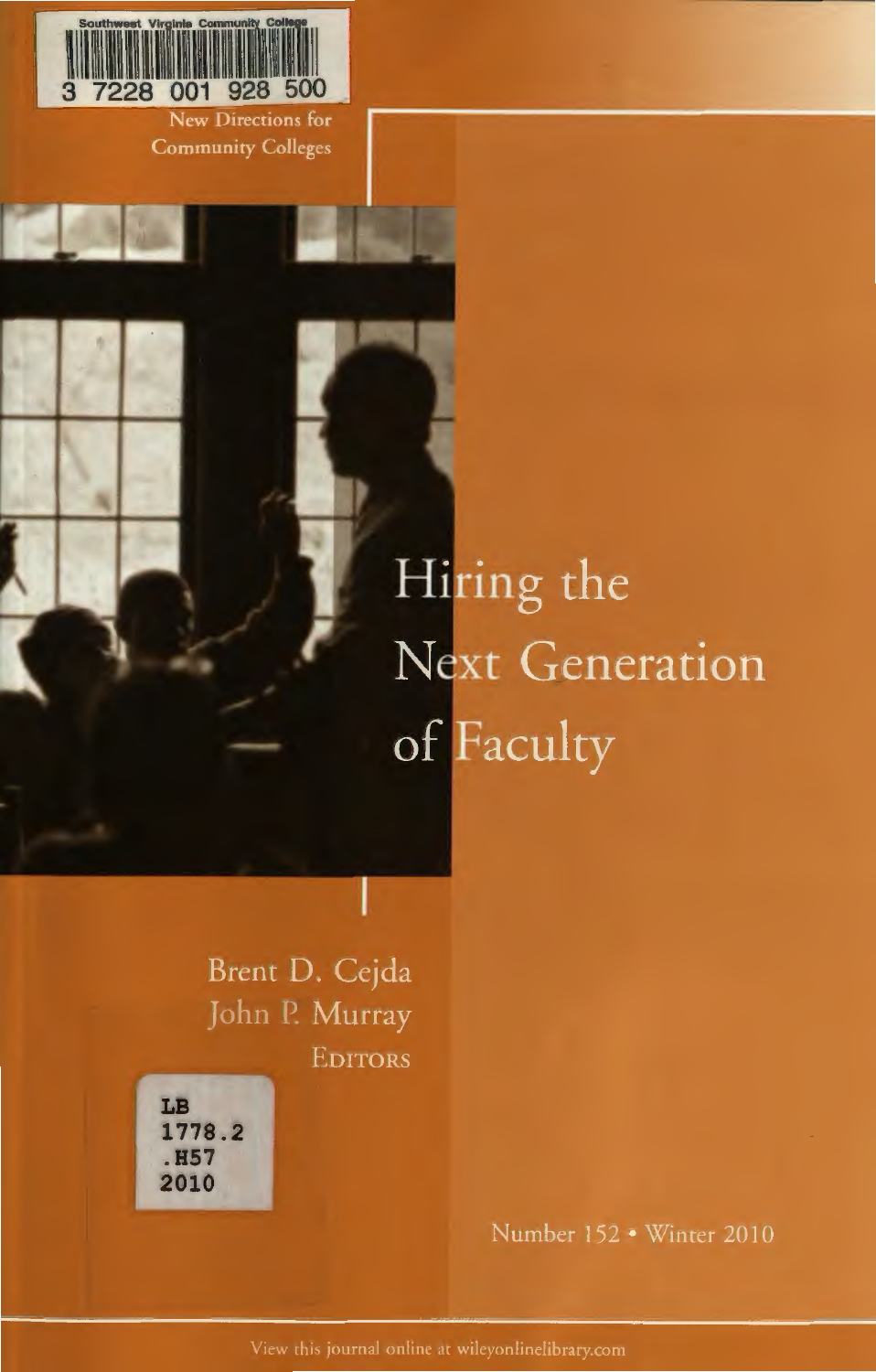#### **New Directions for Community Colleges**

Arthur M. Cohen EDITOR-IN-CHIEF

Richard L. Wagoner ASSOCIATE EDITOR

Gabriel Jones MANAGING EDITOR

# **Hiring the Next Generation of Faculty**

Brent D. Cejda John P. Murray EDITORS

> Number 152 • Winter 2010 Jossey-Bass San Francisco

SOUTHWEST VIRGINIA COMMUNITY COLLEGE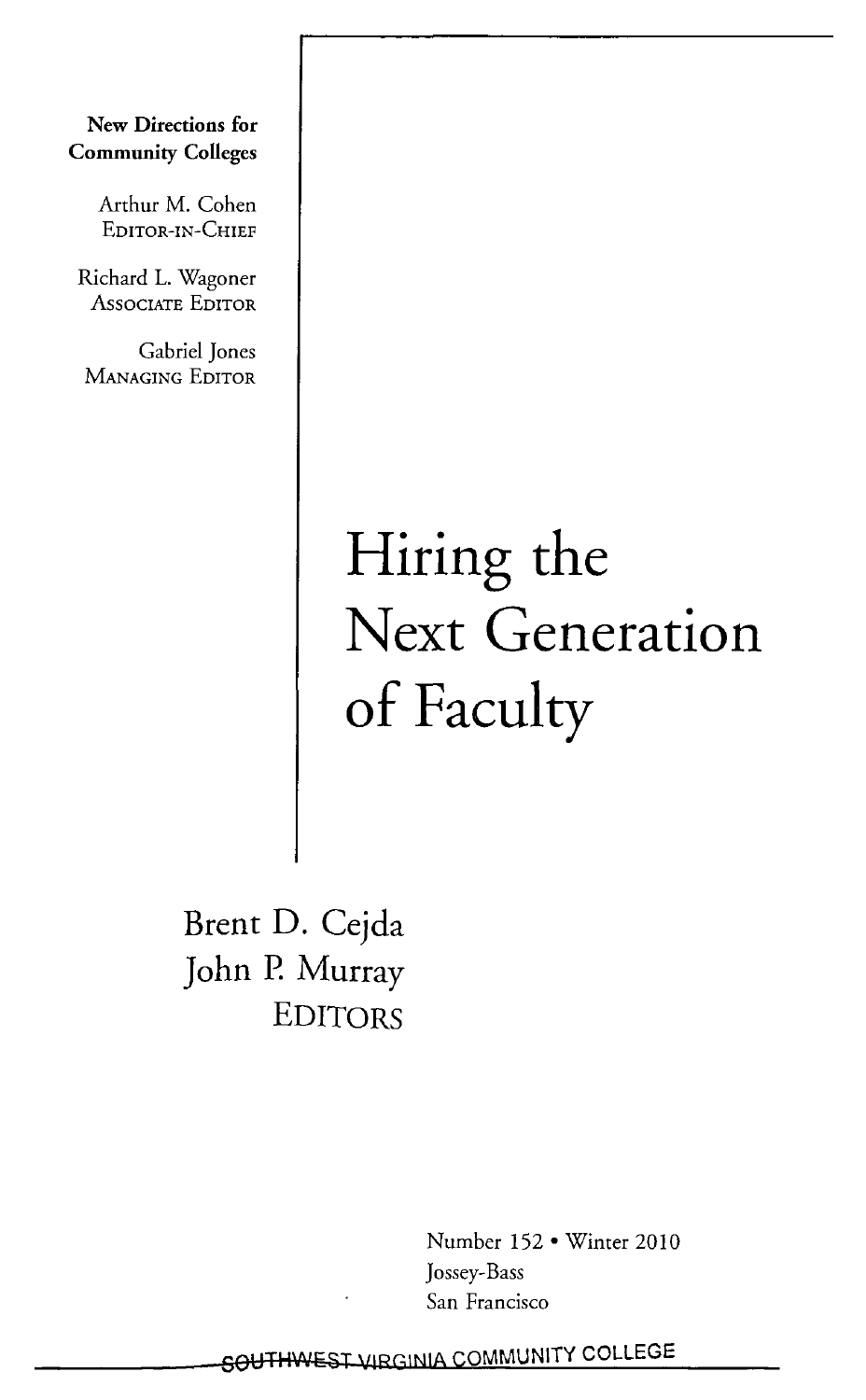*t/3*  **/778,2-.**  . *,-111*   $2010$ 

HIRING THE NEXT GENERATION OF FACULTY *Brent* D. *Cejda, John* P. *Murray* (eds.) New Directions for Community Colleges, no. 152

Bass, *989* Market Street, San Francisco, CA 94103-1741.

*Arthur* M. *Cohen,* Editor-in-Chief *Richard* L. *Wagoner,* Associate Editor *Gabriel Jones,* Managing Editor

Copyright © 2010 Wiley Periodicals, Inc., A Wiley Company. All rights reserved. No part of this publication may be reproduced, stored in a retrieval system, or transmitted in any form or by any means, electronic, mechanical, photocopying, recording, scanning, or otherwise, except as permitted under Section 107 or 108 of the 1976 United States Copyright Act, without either the prior written permission of the Publisher or authorization through payment of the appropriate per-copy fee to the Copyright Clearance Center, 222 Rosewood Drive, Danvers, MA 01923; (978) 750-8400; fax (978) 646-8600. Requests to the Publisher for permission should be addressed to the Permissions Department, *do* John Wiley & Sons, Inc., Ill River St., Hoboken, NJ 07030; (201) 748-8789, fax (201) 748-6326, www.wiley.com/go/permissions.

ru<t Yo JJrri·Y *tf* ,3 . NEW DIRECTIONS FOR COMMUNITY COLLEGES *(1s* N 0194-3081, electronic ISSN 1536-0733) IS part of The Jossey-Bass Higher and Adult Education Series and is published quarterly by Wiley Subscription Services, Inc., *A* Wiley Company, at Jossey-Bass, *989* Market Street, San Francisco, CA 94103-1741. Periodicals Postage Paid at San Francisco, California, and at additional mailing offices. POSTMASTER: Send.address changes to New Directions for Community Colleges,Jossey-

SUBSCRIPTIONS cost \$89.00 for individuals and \$259.00 for institutions, agencies, and libraries in the United States. Prices subject to change.

EDITORIAL CORRESPONDENCE should be sent to the Editor-in-Chief, Arthur M. Cohen, at the Graduate School of Education and Information Studies, University of California, Box 951521, Los Angeles, CA 90095-1521. All manuscripts receive anonymous reviews by external referees.

*New Directions for Community Colleges* is indexed in CljE: Current Index to Journals in Education (ERIC), Contents Pages in Education (T&F), Current Abstracts (EBSCO), Ed/Net (Simpson Communications), Education Index/Abstracts (H. W. Wilson), Educational Research Abstracts Online (T&F), ERIC Database (Education Resources Information Center), and Resources in Education (ERIC).  $\theta$ *LLC*  $\theta$ **35401798** 

Microfilm copies of issues and articles are available in 16mm and 35mm, as well as microfiche in 105mm, through University Microfilms Inc., 300 North Zeeb Road, Ann Arbor, MI 48106-1346.

**OB1928500**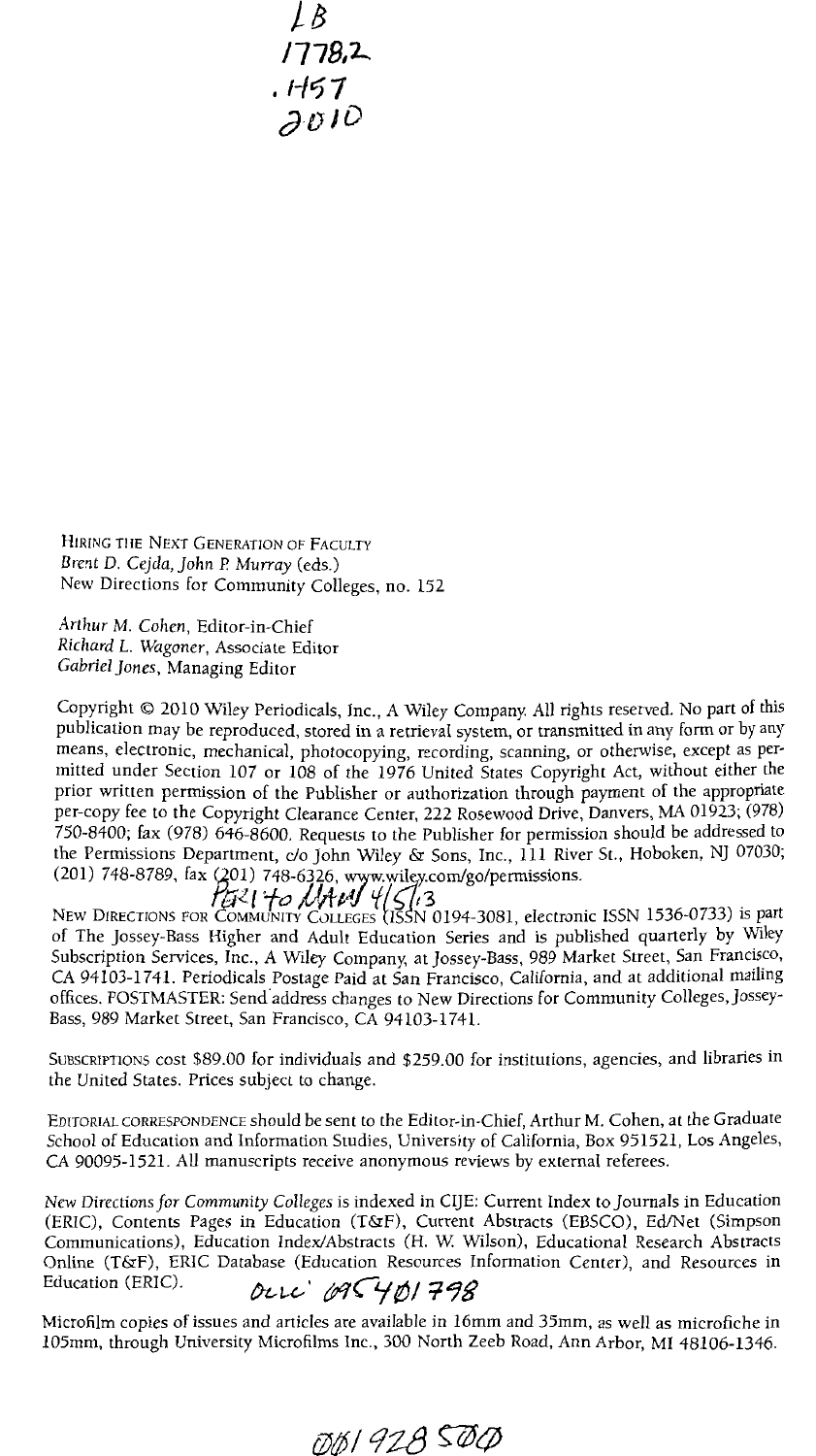# **CONTENTS**

 $\mathbf{y}$  $\mathcal{M}$ 

**EDITORS' NOTES** Brent D. Cejdã, John P. Murray

্রিয়েন

 $\alpha_{\rm{max}}$ 

1. Preparing to Hire the Best in the Perfect Storm John P. Murray → 配用 ショウビーズル

Scarce resources, increasing enrollments, greater demands for accountability, and an aging faculty have created a perfect storm that is challenging administrators with unprecedented hiring decisions. This chapter presents an overview of how faculty personnel decisions will have a major impact on the future community college.

2. New Faculty Issues: Fitting In and Figuring It Out Pamela L. Eddy

Community college faculty arrive at their positions through multiple paths, but not many have intended to arrive at this destination. A case study of community college faculty provides insight into the process of faculty socialization and presents themes related to the professional development needs of new faculty members.

**CONTROL** 3. An Approach to a Faculty Professional Development Seminar Mary Bendickson, Karen Griffin

Many of the new faculty hired at Hillsborough Community College in Florida had limited or no experience with community colleges or college teaching. This chapter describes a seminar to orient new faculty to the college, evaluates the initial offering, and provides suggestions for institutions interested in adopting a similar program.

4. Faculty Issues in Rural Community Colleges Brent D. Ceida': <sup>2</sup>

This chapter discusses the unique aspects of living and working in a rural environment and the importance of the fit of the faculty member with the college and the community. Suggestions are offered to improve both the recruitment and retention of full-time faculty.

فسيت

 $\mathbf 1$ 

5

15

25

33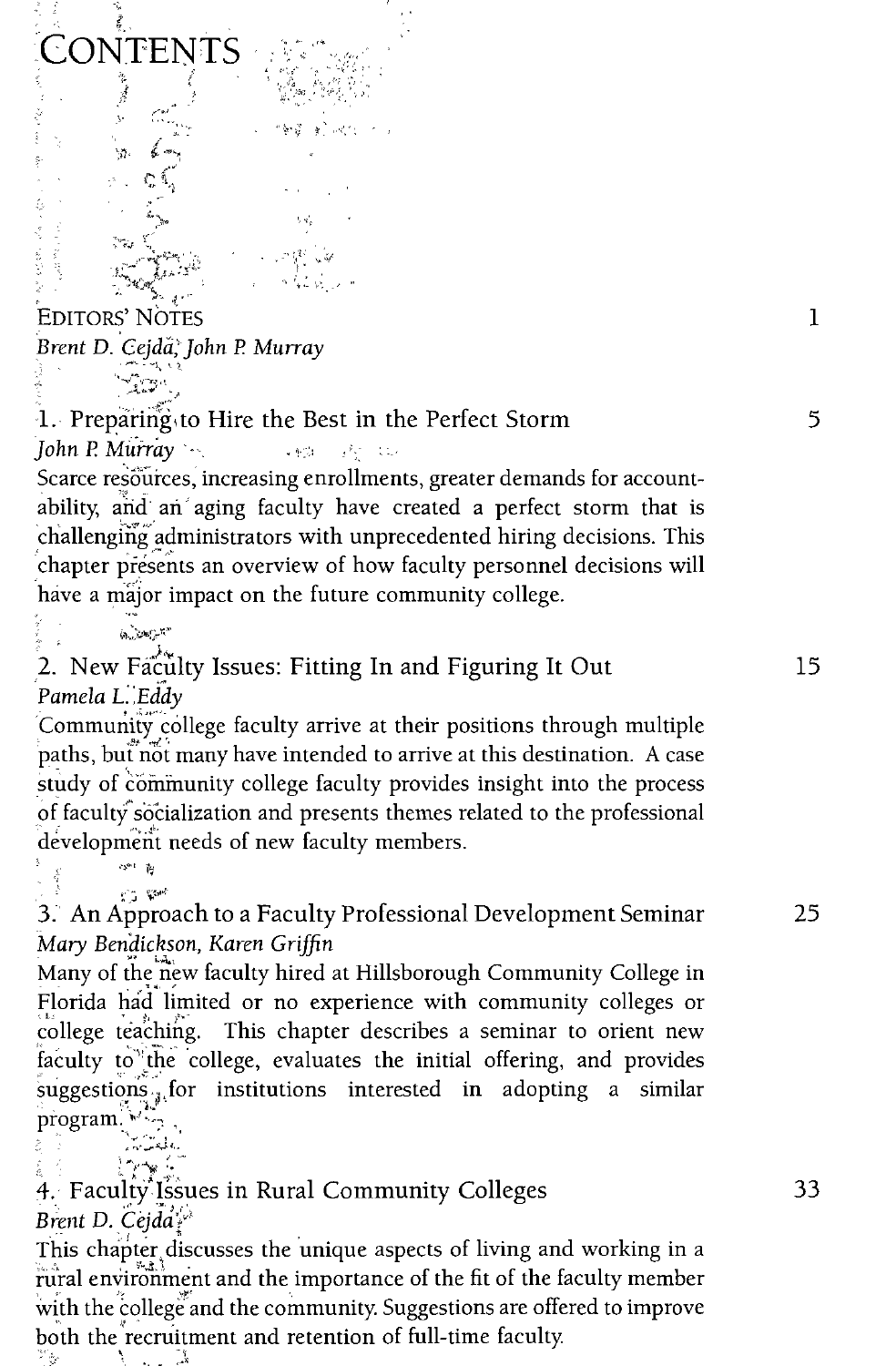### 5. Hiring and Recruiting Female Faculty 41

#### *Jaime Lester, Trudy Bers*

Community colleges have greater gender equity in the faculty ranks than four-year institutions, yet the majority of women continue to be employed in traditionally feminized disciplines. In addition to an overview of the literature and data, this chapter presents recommendations to maintain or improve current equity levels as well as diversify the disciplines in which women are underrepresented.

#### 6. Recruiting and Mentoring Minority Faculty Members 49 *William Vega, Kenneth Yglesias, John* P. *Murray*

A more diverse faculty will benefit both the students and the communities that community colleges serve. This chapter suggests strategies to provide mentoring to facilitate successful community college teaching careers among faculty of color.

#### 7. Legal Concerns in Community College Employment Matters 57 *Roy* C. *Rodriguez*

This chapter presents an overview of court decisions related to the hiring, evaluation, and dismissal of community college faculty members. Implications for administrators, in anticipation of the predicted significant vacancies and the increasing reliance on part-time faculty, are provided from both a practitioner and policy perspective.

#### 8. Hiring for Student Success: A Perspective from Community 71 College Presidents

#### *Marie Foster Gnage, Kevin* E. *Drumm*

Two community college administrators reflect on the foundation of student success as the key goal of community colleges. Starting with the articulation of the institutional definition of success, stages in the hiring process and selecting and charging the search committee are discussed from a practitioner's perspective.

#### 9. Now Hiring: The Faculty of the Future 81 *Donald* W *Green, Kathleen Ciez-Volz*

Community colleges continue to face complex instructional missions, from developmental offerings to baccalaureate degrees in high-demand areas. This chapter presents strategies to move toward the future in the next wave of faculty hiring while maintaining the traditional community college mission of providing access and promoting student success.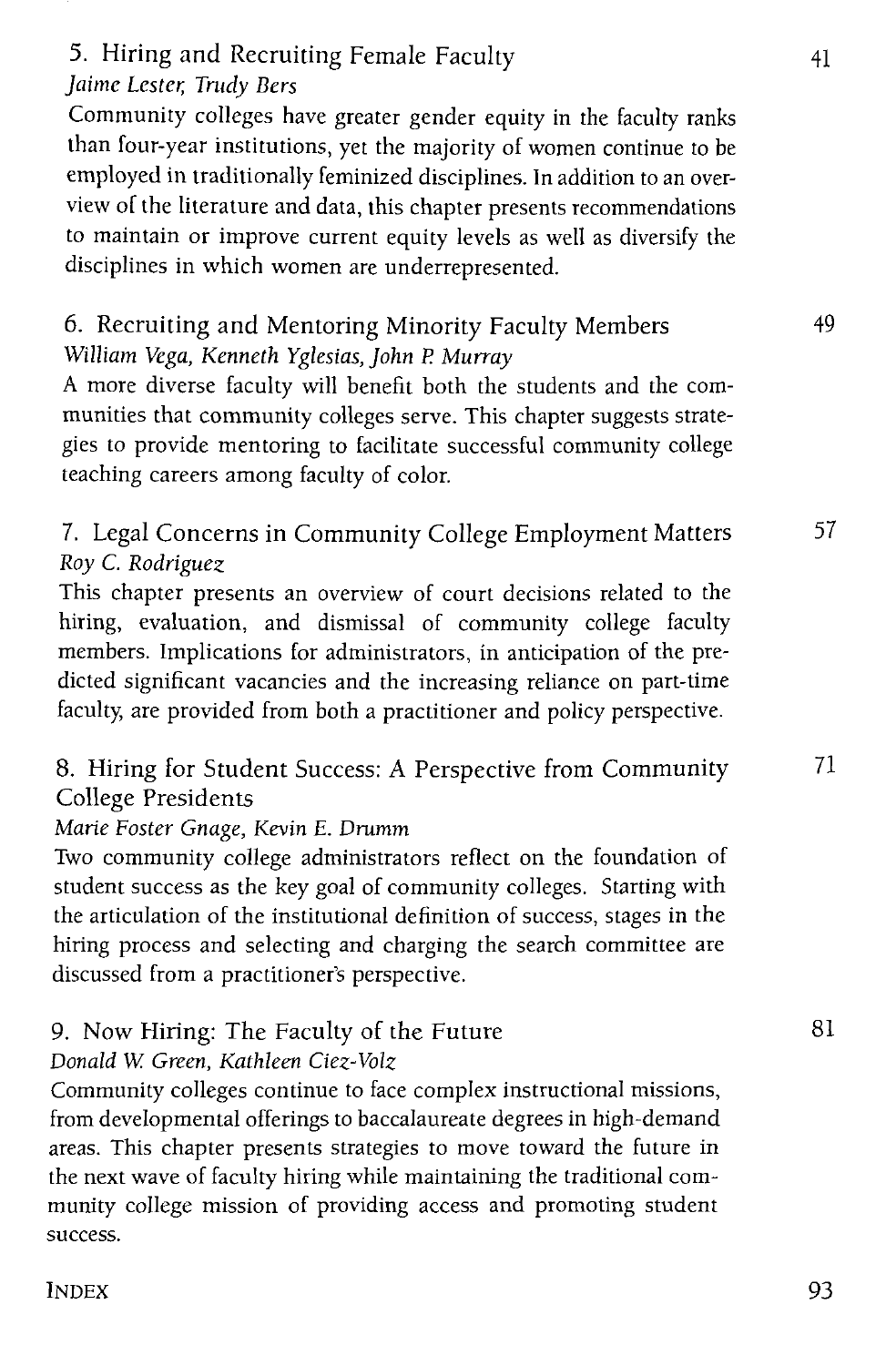

*This chapter provides a portrait of faculty development in community colleges, highlighting different issues facing* ; *faculty based on location and including a review of the impact of socialization on how faculty approach their. roles. Findings· indicate that changing classmomsrequire* . *a different typ\_(pffaculty preparation and that links with regional universities are critical.* •·ti>,.

 $\pm$  and state  $\pm$  a

# New Faculty Issues: Fitting In and  $\text{Figure 11}$  Out:

فاستيكري وهمد

Pamela *L,:Eddy* 

**SS** 

 $45.12 \times 10^{-2}$ Faculty members come to :the-community college, through•a variety of routes, mos't often not as an intended career option (Fugate and Amey, 2000). Indeed, Townsend and Twombly (2007) underscore the varied pathways to faculty ranks at two-year colleges and point out that possession of a Ph.D. is gaining traction;·but that the master's degree remains the coin of the realm for hiring in the sector. Coupled with the fact that recent research on faculty :socialization (Austin, 2002; Eddy and Gaston-Gales, 2008) focuses on research university faculty versus those teaching at community colleges, community college search committees need to consider the match between candidate preparation and the skills required for successful classroom teaching. This chapter first highlights how previous socialization and preparation affect the issues faculty face as they start their careers and then discusses the areas faculty developers and academic leaders have indicated as pressing for faculty in community colleges. How faculty members were prepared, their previous experiences, and their expectations of teaching at  $\alpha$  community, college all contribute to how they conceptualize their faculty roles. ;·:, - . -:.::: .- . .

The location and focus of the two-year college also influences the experience of new faculty because context provides key environmental factors. Faculty members working in urban settings face different challenges relative to their counterparts in rural locations. In addition, size differences in student enrollment are important to the faculty experience. The research

- ·, •. .' -~\Jh,,, NEW DIRECTIONS FOR COMMUNITY COLLEGES, no. 152, Winter 2010 © 2010 Wiley Periodicals, Inc. Published online in Wiley Online Library (wileyonlinelibrarycom) • DOI: 10.1002/cc.423<br> $\frac{1}{\sqrt{2}}\cdot\frac{1}{\sqrt{2}}$ 

t: *,. \_\_ .\_)* .::.'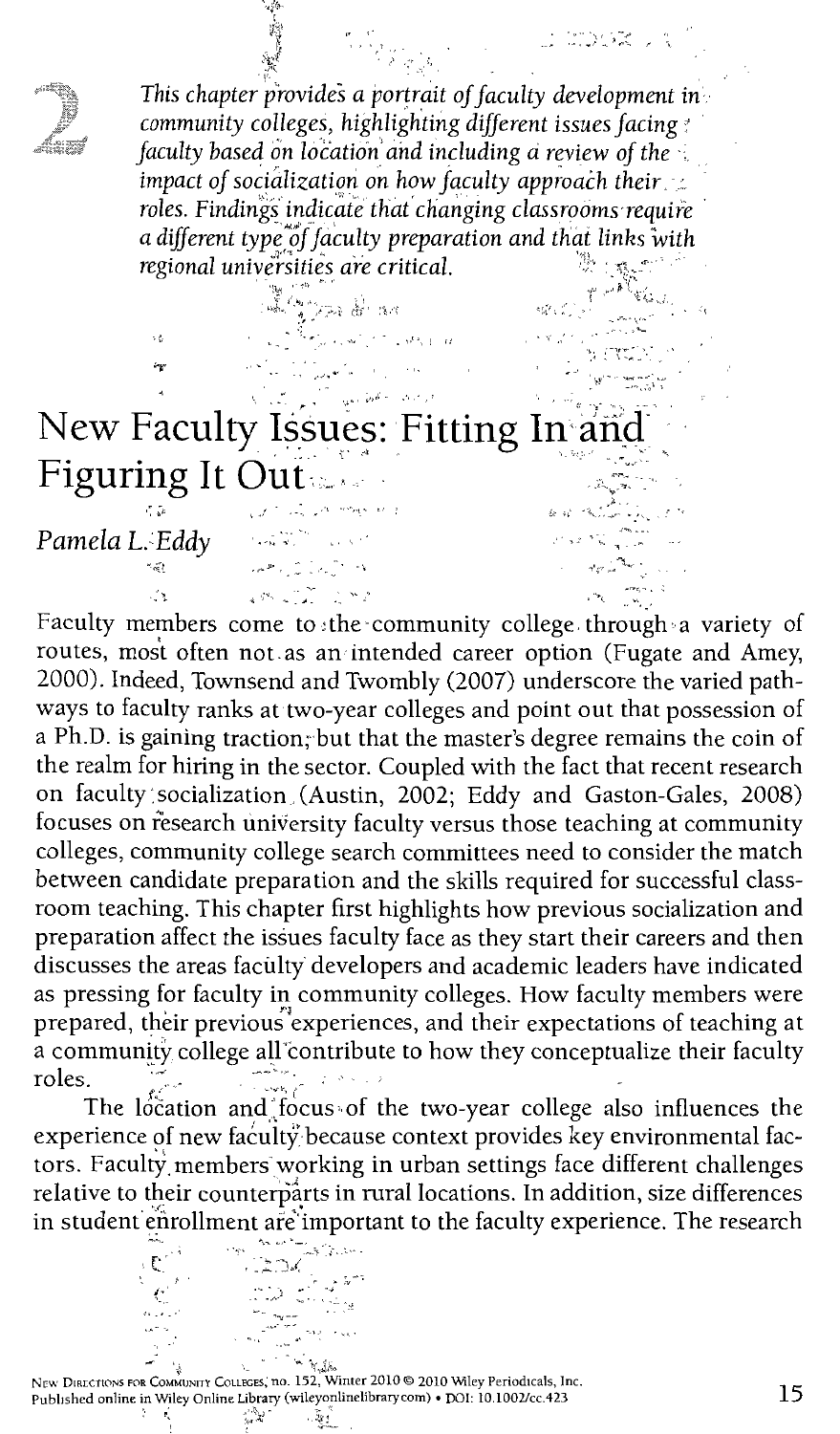reported in this chapter draws from two sources: data from a qualitative case study, which provides the underpinnings for understanding the impacts of how faculty prepared for their teaching positions, and data from a national study on faculty development, which highlights different faculty needs based on institutional size and location.

### **Socialization and Faculty Preparation**

Faculty as adult learners approach their teaching based on various teaching perspectives (Pratt, 1998) and ingrained schemas (Harris, 1995; Weick, 1995). Underlying schemas provide a road map for adult learners on how to interpret new information based on past experience. Traditionally, graduate programs focused on disciplinary content issues versus socializing students for teaching roles (Austin, 2001). Therefore, new faculty most often learned how to teach by observation, trial and error, and reading on areas of interest. Townsend and Twombly's (2007) recent review of the literature regarding community college faculty points to differences relative *to* university faculty preparation and two-year college teachers, but they focus more on degree-level differences than variations in socialization for teaching roles. They also point out that the expected role of community college faculty is that of generalists rather than the specialist roles of their counterparts in university settings. These role differences ultimately point to diverse forms of socialization for teaching roles, with community college faculty work focused almost exclusively on teaching versus the work of university faculty members, who divide their attention between teaching and research.

Given the paucity of research on the socialization and career pathways of community college faculty, I have begun preliminary research into this topic. Data from a case study of faculty at a medium-size rural community college provide an inside look at the socialization process. Given the case nature of this research, generalities for all faculty are not possible, but common themes become evident. The diversity of community college settings means that the environment (urban, suburban, rural) and size (large, medium, small) have an impact on the lived experience of faculty life in a two-year college. Pointedly, the issues these faculty members face may differ based on context; for example, those in rural areas wear multiple hats and are fewer in number.

Participants for the research were selected based on their lead-faculty status. The college organizational chart did not have department chairs; thus, some of the functions typically assigned to that position were conducted by those designated as lead faculty for units. The rationale for this requirement included recognition of the small size of units that often resulted in there being only one full-time faculty member and a desire to obtain a longer period of work as a community college faculty. A longer time in the community college setting afforded participants a perspective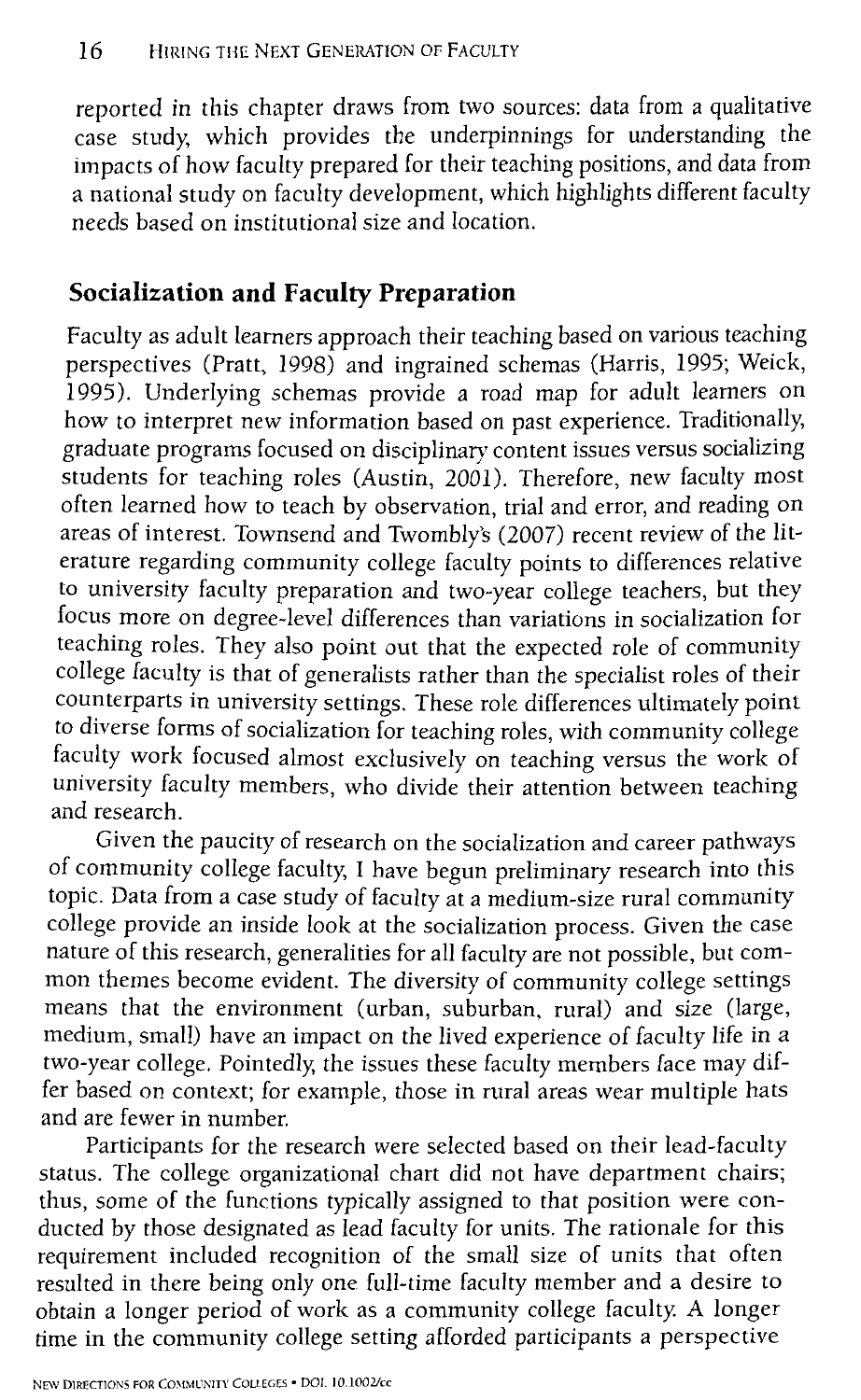on their experiences over the length of their career and experience in hiring other faculty and knowing more about the impact of preparation on induction in the teaching ranks. Semistructured interviews were conducted with six lead faculty. The format provided an opportunity for dialogue versus mere question and answer (Holstein and Gubrium, 1995; Ray, 1994). Data were analyzed using a framework for faculty socialization that focused on graduate programming socialization (Austin, 2001), sources of stress for new faculty (Sorcinelli, 2002), and challenges facing community college faculty (Eddy, 2005, 2007; Murray, 1999). Key findings from this research include a lack of intentional planning for a career as a community college faculty member, connections to the regional university, and links to practice.  $\Box$  *m*<sup>2</sup>

 $\{P_{\mathcal{W}}\}$  ;

Lack of Planning. As the literature suggests (Fugate and Amey, 2000), faculty. participants did not plan on teaching at a community college. Serendipity brought them to their current positions, but an underlying motivation revolved around the desire to focus on teaching. One of the participants noted that she did not complete college until she was an adult. She said, "I,guess I was one of the students in high school that was convinced that you just didn't need to go to college to go anywhere in your career." Her career pathway started as an international flight attendant and included stints: as a small travel business owner and trainer for Sylvan Learning Centers. She found she had a knack for training and a desire to get into higher education. Along the way, she acquired both a bachelor's degree and a master's degree. She was hired at the community college for a secretarial role but started to teach when a faculty position could not be filled. She was in the process of transitioning to a new position at a nearby university in its tourism department.

Two other. faculty members noted that they initially had intended to go into high school teaching:' The first recounted that "as part of the studentteaching process I decided that I wouldn't like working in the high school, so 1 was offered an assistantship and got my master's degree in English. I started working first in [a midwestern state] and then here at the community college level." Another faculty recalled that one of her college professors told the class to have higher aspirations than teaching at the secondary level. This comment had an impact. She said, "My original intent was to teach in the high school and that didn't pan out even though I've got those credentials. So when a position opened up at the community college, I received that position." Another participant stated that his interest in teaching was sparked when he was a graduate teaching assistant at a nearby university. He became an "academic gypsy," working as an adjunct faculty at three different institutions over two years. When a full-time position opened at his current community college, he took it and has been there since 1976.

The final two participants came to their faculty roles through other routes. A faculty of psychology was completing her Ph.D. at a local

\:.·::-\-::\_· ,.,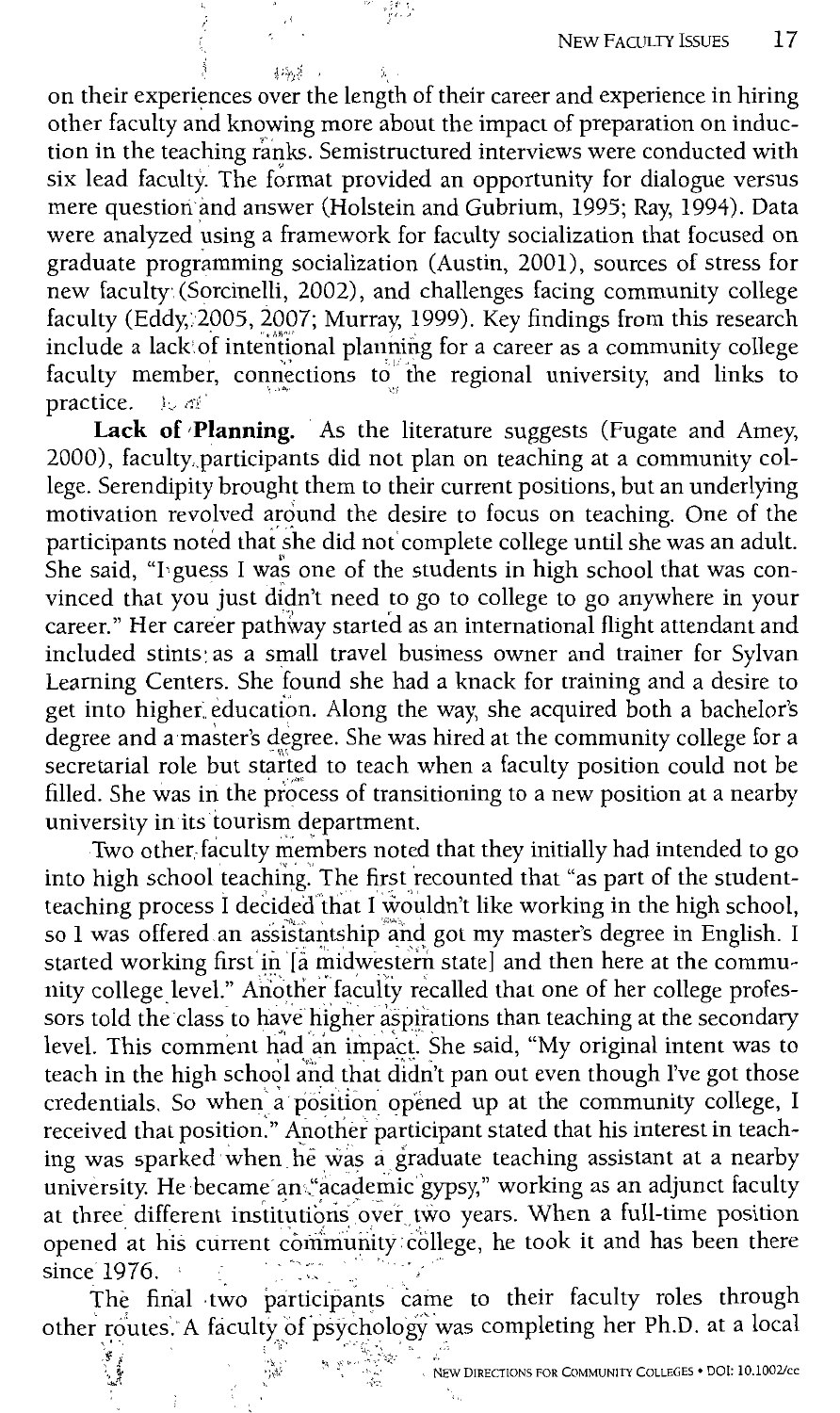university and doing some consulting work. She commented, "I was teaching part time, and I was enjoying that more." She shifted her plans to seek a teaching position and was in the running for a position at a fouryear college that did not pan out. When her current community college advertised for a full-time position, her outlook was different: "I was looking for full-time work, hopefully faculty. Essentially it was to stay in the area since I was dating at that time." She has been at the college since 2002. The final faculty participant has a Ph.D. in anatomy and physiology and a veterinary degree. She spent the first part of her career at research universities. In making her change to the community college, she reflected, "I decided I didn't want to write grants anymore, I was tired of publishing and perishing, and I have thirty-some-odd high-level publications. I just got tired of that competition for national grants and decided I just wanted to teach. So I looked around and thought a community college would be nice, and this was the only one that would consider me because I am so overqualified."

Despite the lack of planning that led each of the participants to their current faculty positions at the community college, a desire to teach was at the root of their decision making. Most were exposed to teaching during their college or graduate programs and began to seriously consider a community college option as they sought permanent employment. One faculty added, "It was much more rewarding to teach in a higher education community where I could see the difference that I could make in students' lives." The focus of community colleges on the teaching mission aligned with the value system of the faculty participants to be outstanding professors in their areas of specialty.

**Connections to the Regional University.** The proximity to a nearby university created strong links with the community college. Five of the six participants had obtained one or more degrees from the university, and several obtained their first taste of teaching as part of their graduate student responsibilities at the university. Indeed, some of the community college faculty also taught university classes in an adjunct capacity, closing the loop from university student to community college faculty to university adjunct.

It was often in graduate school that faculty had their first exposure to teaching. One faculty member noted, "When I first went to graduate school, it never occurred to me that I'd want to teach. I aspired to some big job where I'd be making six digits and traveling. Once I got into that, I hated it. I had started teaching as a grad assistant and I had always enjoyed that and thought it fit my personality better." The opportunity to teach during graduate programs offers a glimpse of what it means to teach at the collegiate level. It was often at graduate school that the decision was made not to pursue a doctorate and rather to go into teaching at a community college. Two of the participants held a Ph.D., and one had completed all work for the doctorate except the dissertation. For one, the decision not to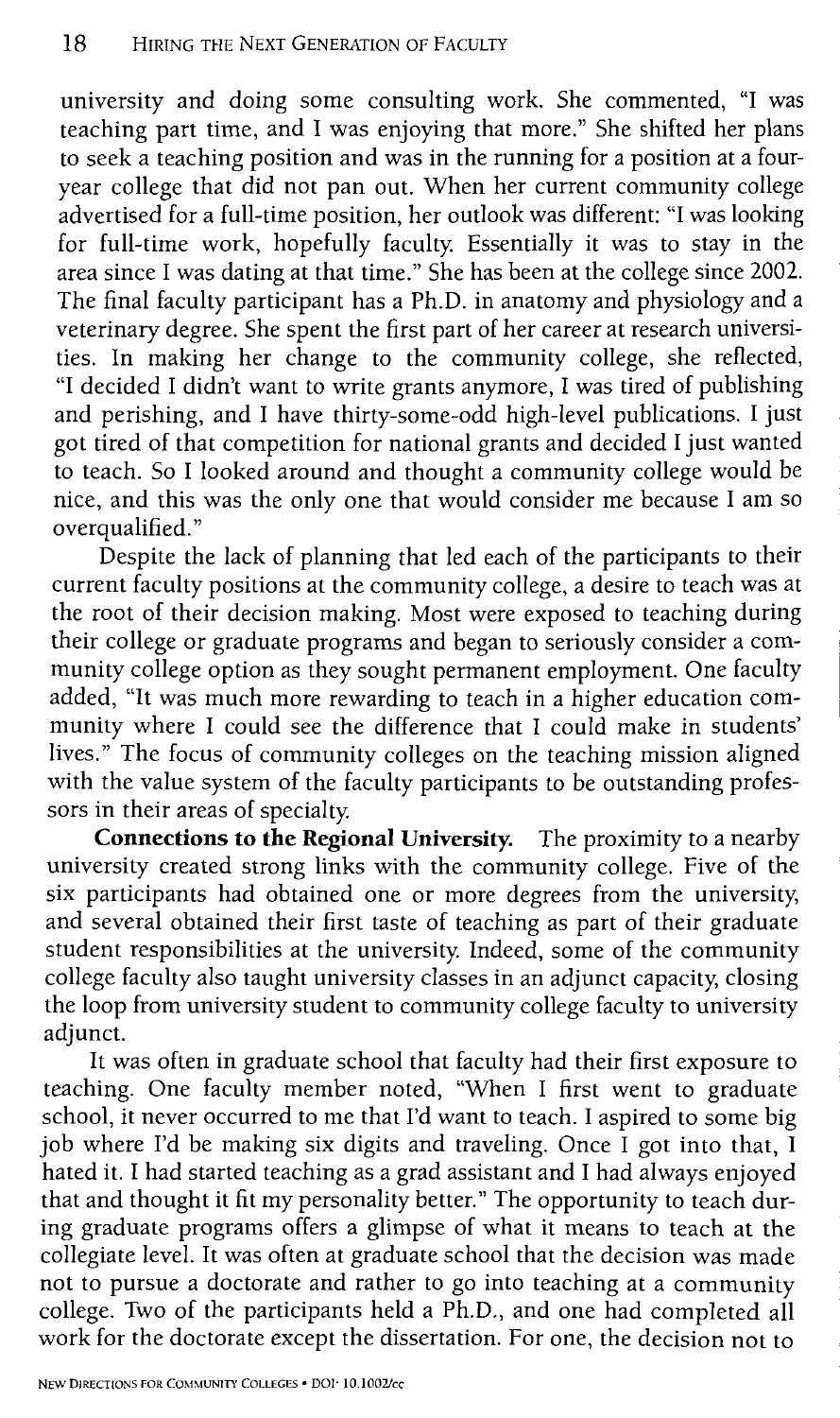pursue his Ph.D. coincided with a chance to be an adjunct at the community college. He added, "You get that sense of a calling when you do it, and you know this is what I'm supposed to be doing."

One faculty noted the importance of university connections: "I have friends at the [local university] and am in their reading groups, so [I have people I can talk to. I still get to see my advisor at [state flagship university] and so I still have that intellectual stimulation." Working with graduate students at the university provided an additional venue for connections. The fact that several faculty also taught at the local university meant that information flowed between the two institutions and bridges were built. Students from the university often took classes at the community college to complement their university program or because of addition course options. Given the amount of transfer credit between the two institutions, faculty members were involved in articulation agreements and conversations regarding alignment of course sequencing. The community college recently opened a new campus branch that allowed it to expand its nursing and health profession programs. One of the faculty participants. noted that the community college nursing program had the highest success rate for the certification exam in the state, making it sought after for university collaborations.

**Practice.** The faculty participants noted different ways in which they stayed connected to practice. For some, this was an easier connection given the technical or vocational orientation of their programs. For those in the social sciences and humanities, the connections were with keeping current in the field and focusing on teaching and learning issues for their programs. One faculty member stated, "I evaluate the anatomy and physiology programs in the state at the community college level." She added, "I still get demands for my curriculum, and I do send outlines to other community colleges, especially nursing faculty, because they want to know why our nurses do so well.'

The links to practice also occurred as community college students tried to apply their course work. One faculty recounted, "My students were motivated to learn in class; they could tell me stories of how they were taking the learning from the class back to work with them." She added that some students now contemplated psychology as a major as a result of her classes. An accounting faculty noted, "I try to surround myself with the experts that are practitioners to keep up to date, especially on the tax code." This faculty member worked to put programming online to help practitioners have increased access to course work and degree options.

Faculty participants were able to bring prior work experiences into their classroom teaching. Thus, the faculty member who spent years in the tourism business could bring in real examples to highlight the topics she was teaching. The faculty member who served as a business consultant could bring in scenarios from the field that provided examples for the student's textbook learning. Yet another faculty member works on professional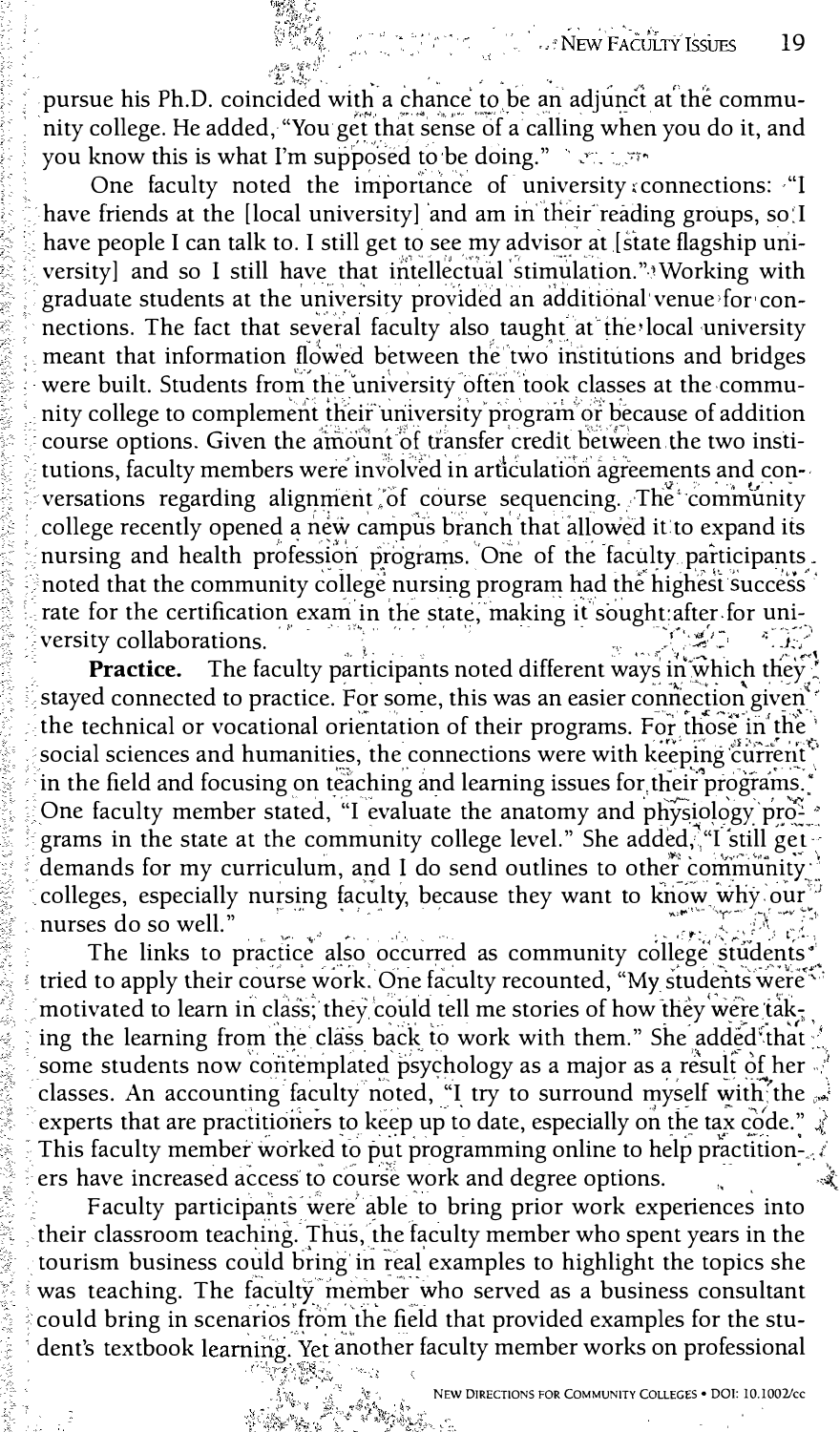presentations and writings to help other community college English teachers improve their practice.

Faculty members were also pulled to participate in more administrative job functions. Despite the ability to work on administrative projects, the faculty participants were adamant about their desire to remain in the classroom. One faculty member reflected, "I've been able to do what I like best, which is to teach. I've never really been interested in being strictly an administrator, but I can still do things that in a four-year school or even in a larger community college would have been reserved as administrative work." As faculty members in a community college, the other aspect of their practice was supporting the administrative infrastructure of the college.

#### **Faculty Development Needs**

Faculty development programs are in place at community colleges to help support faculty work. A national survey of community college vice presidents for academic affairs and faculty development center directors serves as the source of data regarding faculty development needs (Eddy, 2005, 2007). I selected 497 institutions from a master list obtained from the American Association of Community Colleges, and both the academic vice president and the faculty development director at each college received a survey. Response rates were 43 percent for vice presidents and 36 percent for those directing faculty development efforts. The overall response rate was 39 percent.

The portrait of faculty development at community colleges builds on the survey responses in which the majority of respondents worked in a rural location ( 46.8 percent), another 28.2 percent worked in a suburban college, 16.7 percent worked in urban locales, and another 8.3 percent worked in urban areas with suburban branch campuses. In general, this breakdown by location corresponds to the actual composition by location of all community colleges: 59.5 percent are rural, 21 percent are suburban, and 19.5 percent are urban.

In rating top program goals, survey participants indicated primary interest in creating a culture of teaching excellence, advancing new teaching and learning initiatives, and responding to individual faculty needs. Differences among rural and urban priorities were evident only when looking at secondary goals. Directors of programs in rural areas were more focused on programming that supported institutional and departmental needs, whereas urban leaders were not as focused on programming to support these types of faculty activities. As noted, because faculty generally come to the community college without planning for this career, support for learning more about teaching strategies is critical. Faculty working in rural areas often are pulled into administrative roles, making support for activities associated with college needs important. Faculty members in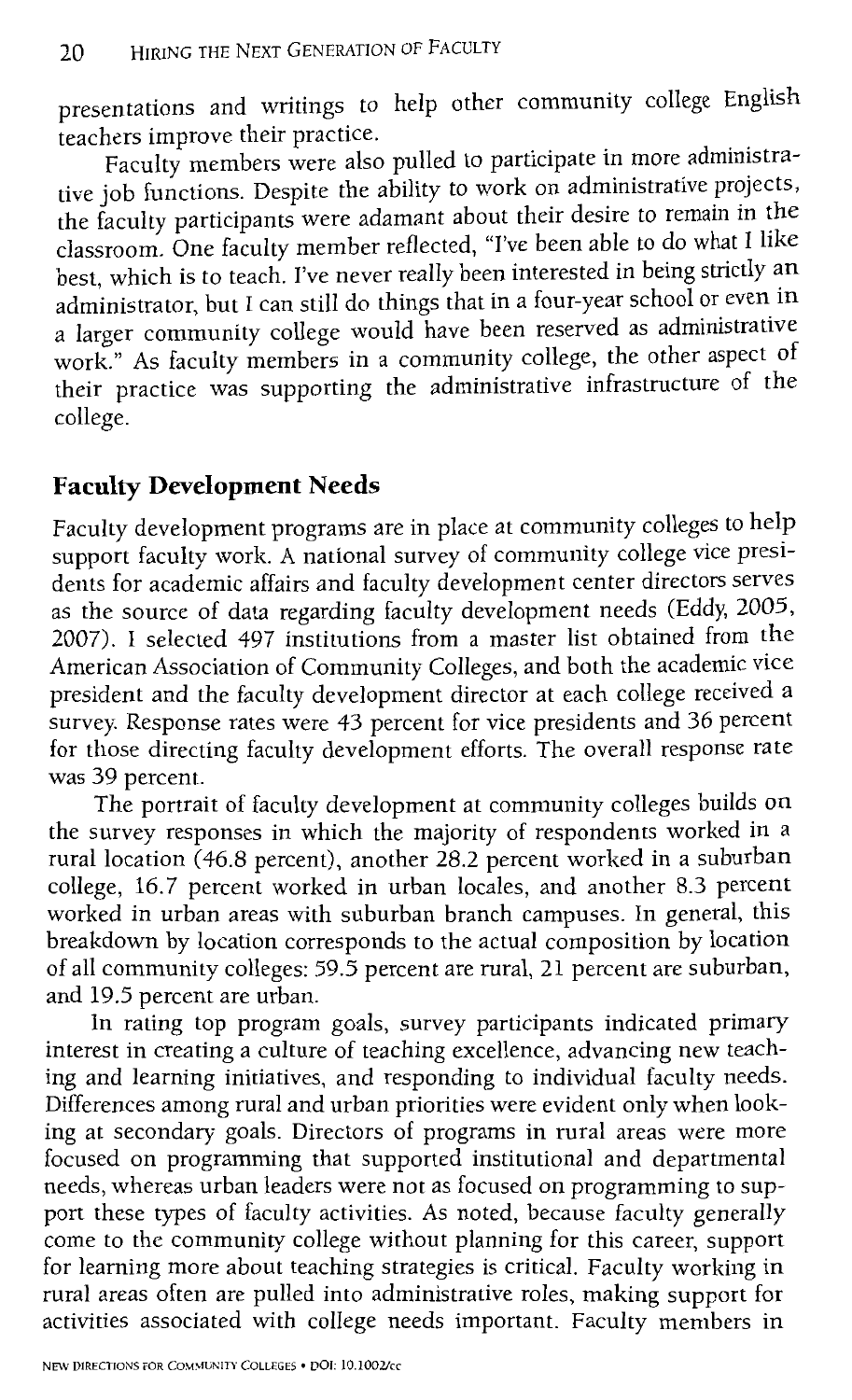#### $\mathcal{W}^{k_{\text{ref}}(k)}$ **Current Practices, New Directions, and Challenges Table 2.1.**

Current Practices-Important to Offer

1. Assessment of Student Learning Outcomes

2. Integrating Technology into Traditional Teaching

3. New Faculty Development

New Directions-Important to Offer

1. Program Assessment (e.g., Accreditation)<sup>"</sup>

2. Training and Support for Part-Time/Adjunct Faculty

3. Unit/Program Evaluation

Challenges Facing Faculty

- 1. Assessment of Student Learning
- 2. Teaching Underprepared Students
- 3. Integrating Technology into Classroom Teaching

urban areas are able to be more focused on classroom responsibilities and require less programming in these areas. ire less programming in these areas.<br>To better understand the direction of faculty development program-

ming; respondents were asked to rate current practices, new directions, and challenges on their campus. Currently, faculty developers are most focused on programs to help faculty learn how to assess student learning outcomes, integrate technology into their teaching, and help new faculty acclimate to their new roles. Notably, all of these areas are classroom-focused. Identification of important new directions included program assessment, training for part-time faculty, and program evaluation activities that focus on institutional needs versus individual needs (see Table 2.1). Finally, survey respondents identified the challenges facing faculty. The top challenges identified were assessment of student learning, teaching underprepared students, and integrating technology into classroom teaching. Taken together, this information indicates that faculty development programming is pulled in multiple directions, as are community college faculty.  $\therefore$ 

Developing faculty members in community colleges requires a multifaceted approach. First, faculty must be prepared to meet their prime responsibility of classroom teaching. Preparation requires currency with new teaching strategies, incorporation of technology into classroom methods, and facing students who differ from those in the past with respect to demographics and preparation. Remedial work is increasingly pushed to the two-year college sector. Second, given the size of the full-time faculty base and the need to prepare for a changing of the guard of institutional leadership, faculty members increasingly take on leadership roles within the college. Assessment requirements, accreditation reporting, and strategic planning for curricular directions require faculty expertise in areas for which most are not prepared. Developing part-time faculty to their fullest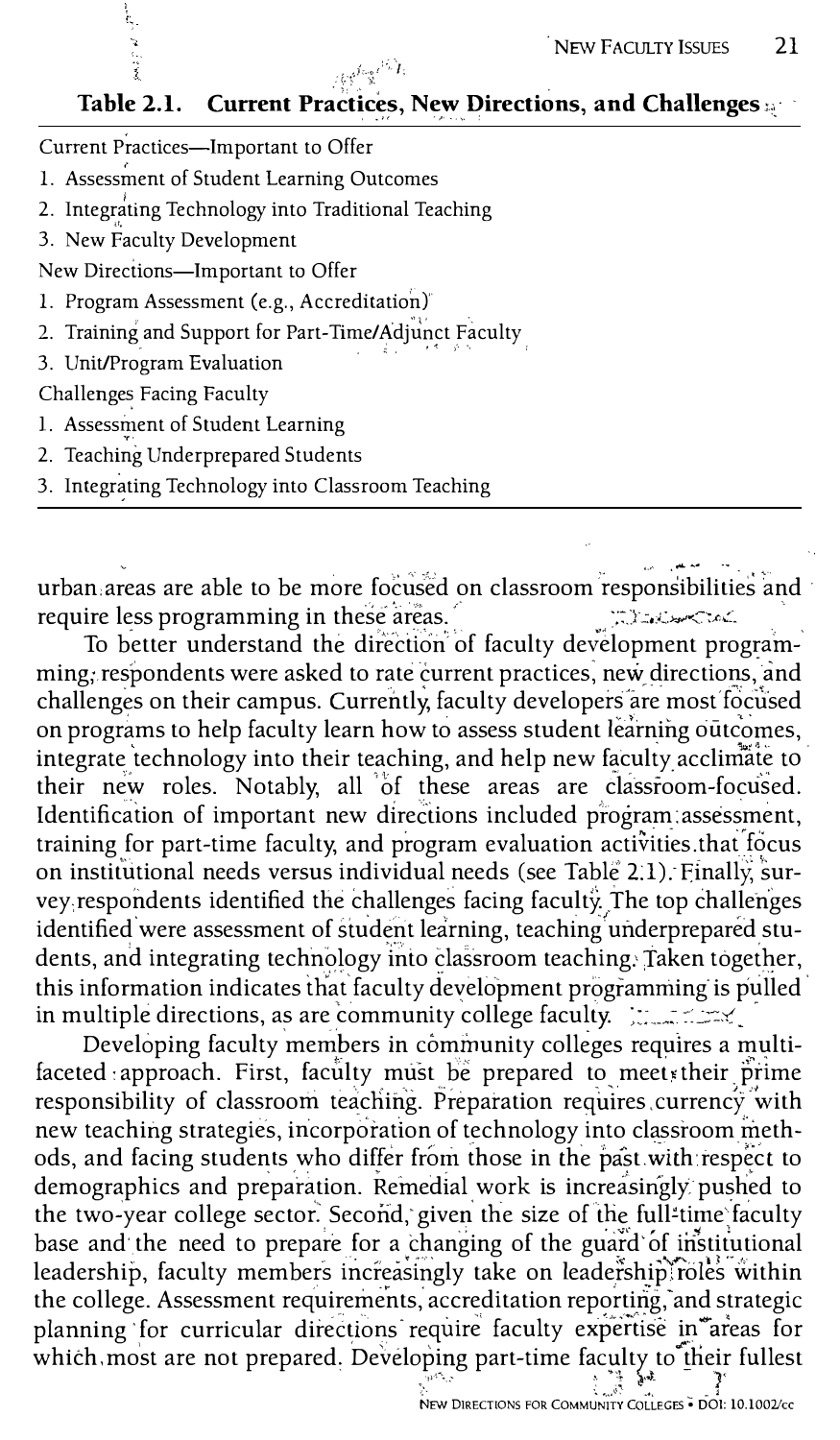capacity is also critical because upwards of 60 percent of faculty are parttimers (Cohen and Brawer, 2008). The survey indicates a gap between the demand for adjunct faculty training and current levels of training. Recruitment efforts and developing future faculty may become an area of heightened interest as retirements persist at community colleges.

#### **Discussion and Conclusion**

The changing nature of faculty work (Sorcinelli, Austin, Eddy, and Beach, 2006), coupled with demands to educate increasing numbers of Americans (Lumina Foundation, 2009), places pressure on community college faculty. The anticipated turnover in the ranks of community college faculty means that new faculty will be joining the ranks at two-year colleges. They will come to their positions with training in their profession, but not always training to teach (Sorcinelli, Austin, Eddy, and Beach, 2006). Changes are underway to rectify this lack of preparation. More universities are offering teaching certificates (among them are North Carolina State University, California State University-Dominguez Hills, University of Illinois, and Iowa State University), and more community colleges are providing training on classroom strategies.

Traditionally, recruitment of new faculty and succession planning has received scant attention in community colleges (Townsend and Twombly, 2007). The brewing of a perfect storm may change this perspective as senior faculty members retire, more students enroll in community colleges, and community colleges seek to offer baccalaureate degrees. This confluence of pressures on community college faculty requires a multifaceted response. New faculty are trying to fit in and figure out the institutional and teaching requirements for success, but they are not socialized for these roles in their university-based graduate programs. Following are suggestions for addressing the issues new faculty members face as outlined in this chapter.

**Institutional Approaches.** New faculty members often come from nearby universities and start at the community college while they are graduate students to gain teaching experience and supplement their income. Community colleges need to capitalize on these connections and build bridges with university graduate programs. As new faculty are assimilated into the college, institutional leaders need to underscore the ties between institutional needs and individual faculty needs. Given the small size of full-time faculty bases, these individuals are pressed into institutional service on top of their current teaching obligations. It is critical to strategize how to leverage administrative work with faculty demands in the classroom. Rural community colleges may provide a template for these practices because faculty at these institutions are already juggling multiple responsibilities. Community college leaders should contemplate how to train a cadre of faculty leaders and prepare sitting midlevel leaders for upper-level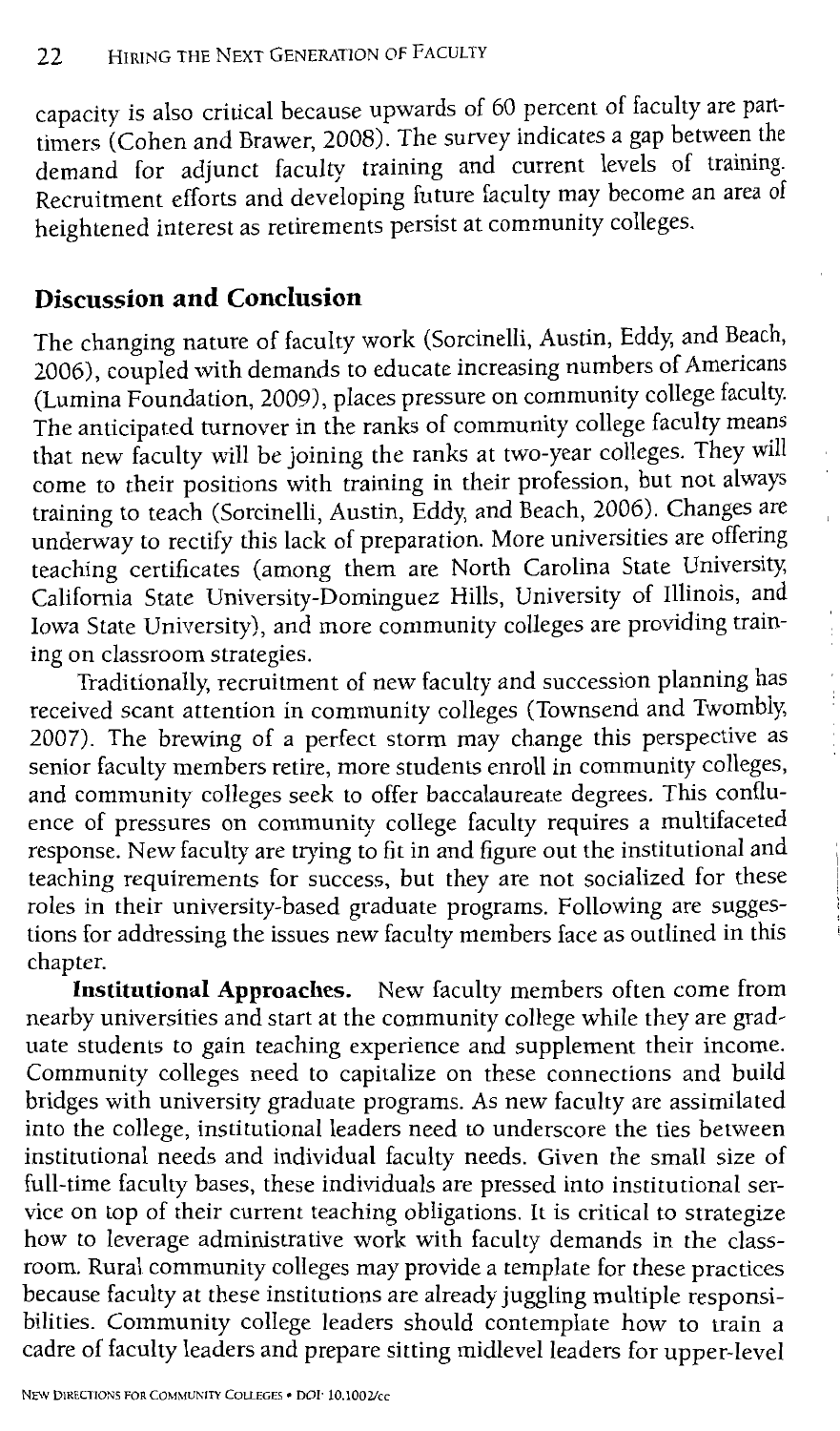positions. As institutions become flatter in operations, more collaborative leadership calls for increased roles for faculty members.

Faculty Development Planning. There is a difference between the skills required for classroom teaching and being a content expert. New faculty needs support in figuring out their roles: how to work with diverse learners, use active learning and cooperative learning to help in classroom teaching, evaluate student learning, and be a good colleague. Faculty development directors can draw on the literature regarding faculty support programs such as mentoring new faculty, establishing professional learning communities, and making resources available online for easy access. It may help to share resources and programming with other regional community colleges or nearby universities. The availability of travel grants to allow faculty to attend teaching and learning workshops and network with other professionals can offer faculty an opportunity to bring new techniques back to campus. These trained faculty members can then lead development programs on campus to share their newly found expertise.

Individual Faculty Members. Often interest in community college teaching is piqued through exposure to classroom teaching in graduate programs. As exemplified with the participants in this research, teaching is at the core of the faculty role at the community college. Faculty needs to take responsibility for becoming better at their trade. One means to do this is through professional development either at the college or in outside programs. For instance, the National Institute for Staff and Organizational Development (http://www.nisod.org/) hosts an annual conference focused on teaching and learning best practices. Ample books are available to help inform individual practice as well. It behooves new community college faculty to understand the culture of the community college setting, understand student learning needs, and become adept at using the technical to s to support classroom and online teaching.

New faculty members face multiple demands when they start on campus. Institutions and faculty development centers can help ease the transition with structured programs, and individual faculty can supplement this training with personal professional development. Because community college faculty members are not socialized to their new roles in four-year graduate programs, it is imperative that leaders help to fill this void and help shorten the learning curve for new faculty, which will increase the impact these new college members will have on the college.

#### **References**

- Austin, A. E. "Preparing the Next Generation of Faculty: Graduate School as Socializa-
- Cohen, A. M., and Brawer, F. B. The American Community College. (5th ed.) San Francisco: Jossey-Bass, 2008.
- Eddy, P. L. "Faculty Development in Community Colleges: Surveying the Present, Preparing for the Future." Journal of Faculty Development, 2005, 20(3), 143-152.